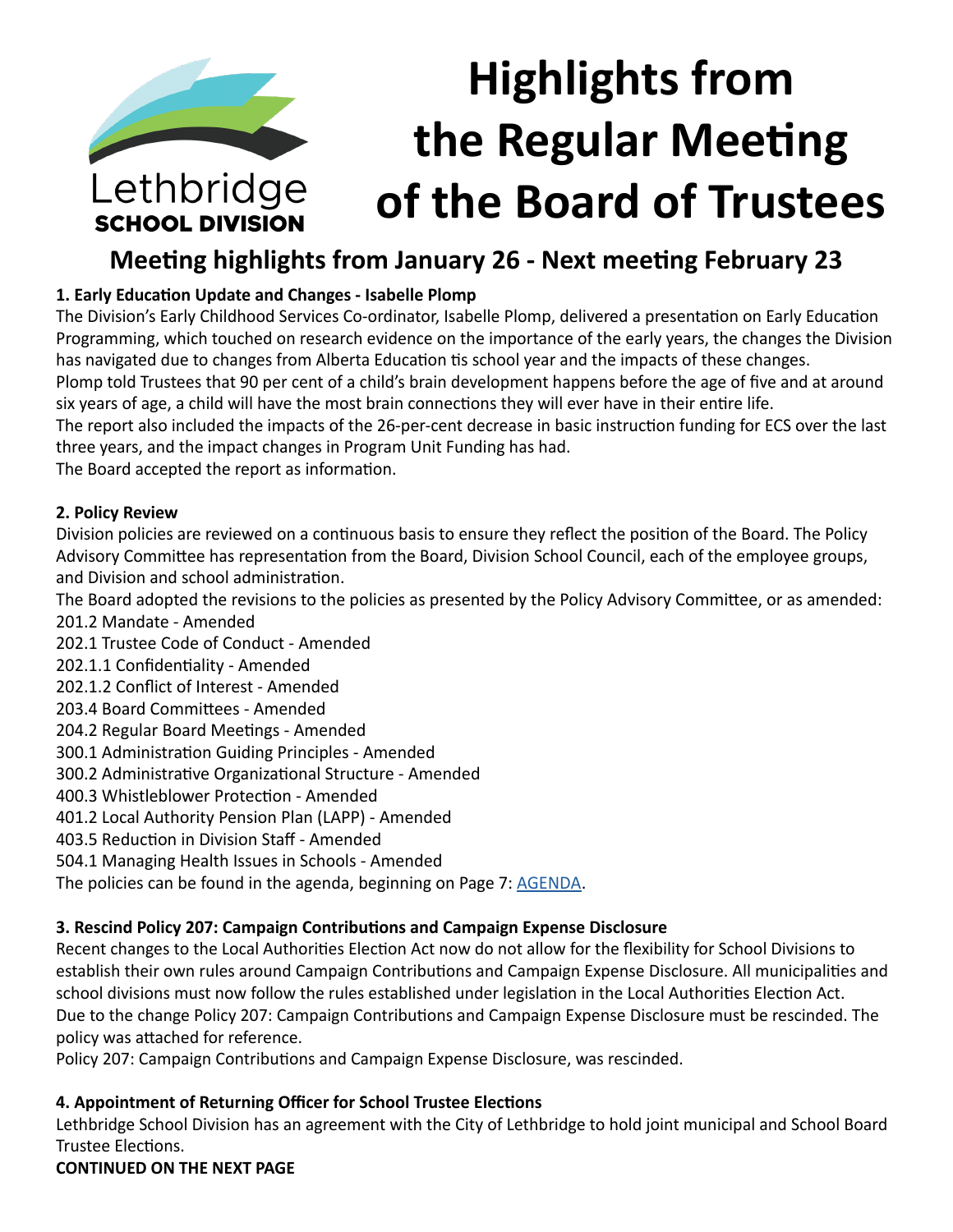## **4. Appointment of Returning Officer for School Trustee Elections**

As per that agreement Lethbridge School Division must appoint by resolution a Returning Officer and a Substitute Returning Officer for the School Board Trustee Elections.

As the City of Lethbridge is conducting the election on behalf of the Division, it is recommended that the City's Returning Officer be appointed, and that authority is granted to the Returning Officer to appoint a Substitute Returning Officer.

The Returning Officer, for the purposes of the School Board Trustee Elections to be held on October 18, 2021, be the City of Lethbridge's Returning Officer, Bonnie Hilford, and furthermore that Lethbridge School Division delegates the authority to the Returning Officer the ability to appoint a Substitute Returning Officer.

## **5. 2021-2022 School Year Calendar**

The draft 2021-2022 school year calendar is included in the agenda for review by the Board of Trustees. The Board reviewed and approved the 2021-2022 school year calendar as presented. To view the calendar, please see Page 45 of the [AGENDA.](https://www.lethsd.ab.ca/download/320396)

## **6. First Quarter Financial Report**

The 2020-2021 First Quarter Financial Report for the Division was provided for review. Director of Finance, Mark DeBoer, was in attendance to respond to any question's trustees had.

The Board received the 2020-2021 First Quarter Financial Report as presented.

The report can be found on Page 48 of the [AGENDA](https://www.lethsd.ab.ca/download/320396).

## **7. Associate Superintendent Reports**

Christine Lee, Associate Superintendent, Business Affairs; Mike Nightingale, Associate Superintendent, Human Resources and Morag Asquith, Associate Superintendent, Instructional Services, delivered their respective reports for the Board. To read the reports in full, see Page 84 of the [AGENDA](https://www.lethsd.ab.ca/download/320396).

## **8. Board Priorities**

The Division Office Leadership Team is committed to keeping the Board informed regarding progress in Board priority areas. An update on progress is provided in the form of a report each month.

The Board received the report as information.

The report can be found on Page 101 of the **AGENDA**.

## **9. Acknowledgements of Excellence**

The Board has a long-standing practice of acknowledging the efforts of students and staff whose commitment to excellence has resulted in outstanding achievement. Details of accomplishments of note are provided as information. Congratulations to the following Division staff and students:

## **Showcasing G.S. Lakie:**

We would like to recognize the efforts of staff that have been teaching in an online capacity this year. This has put many out of their comfort zone and challenged them in new and unforeseen ways. Our teachers have done an outstanding job with this all year and we're very proud of them. Kristin Grant, Tavis Newman, Lori Adamson, Nicholas Rickards, Brandon Fletcher, Joel Anderson and Amanda Fox have done much of the heavy lifting, but many more have taught online this year as well!

We've ran many Covid-Creative events this fall worth acknowledging. They started in September with our entertaining "Covid Shuffle" parody song (to the tune of Achy Breaky Heart). Many staff and students participated, and it was a way to make light of the unique reentry to school. Raj Mathur, Sheldon Arvay and Kristi Legge put in a lot of work to make that happen. Also, in September we produced a digital "Meet the Teacher" video (thanks to Joseph Wright) for our families and ran a very successful non-contact school-wide fundraiser. **CONTINUED ON THE NEXT PAGE**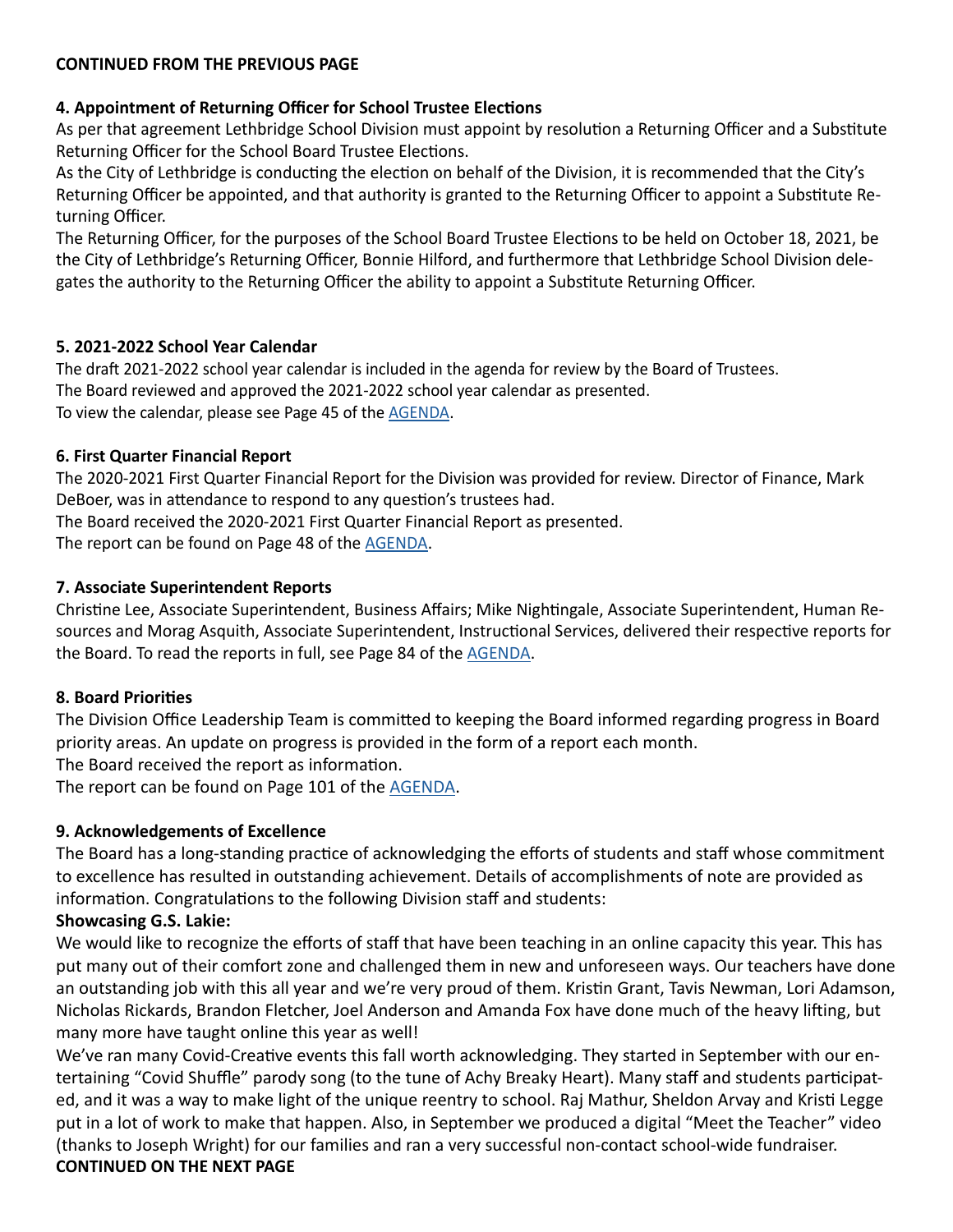#### **9. Acknowledgements of Excellence**

#### **Showcasing G.S. Lakie:**

To culminate our fundraiser, we presented free Power Cards from our fundraiser to some frontline workers. Courtney Wehlage, Sarah Williamson and Lori Adamson created amazing diversity displays in our foyer that they update and change periodically. An amazing way to bring attention to issues past and present. To round out the first month of school, we were proud of our efforts to acknowledge and recognize Terry Fox Day and Orange Shirt Day. Two very special days that we put a lot of effort into with our staff and students. Jennifer Melting Tallow made a spectacular video for Orange Shirt Day that we shared via a digital assembly. In October, Raj Mathur put together a school-wide Halloween Murder Mystery event for the Friday before Halloween. It was a "thinking classroom" type of event that involved all in-person and online students. Everyone really enjoyed it and much work was done behind the scenes by Raj and Courtney Wehlage to make it happen! Gord Smith came up with some creative shop activities that could happen in classrooms. He had students build miniature cranes that he then gave to students at Coalbanks.

November brought about a great digital Remembrance Day ceremony. Joe Wright once again put his digital video skills to work to make this impactful and memorable for students. Some male Lakie staff members chalenged Fairbairn staff to a Movember challenge for the month of November as well. Lakie staff won the challenge which forced our counterparts to pose for pictures in Lakie jerseys. More importantly, the two schools raised over \$6,700 towards the Movember initiative!

December brought about our admin team's Kovid Kitchen cooking show where we make a meal each week to share with students. It's an attempt to expose them to an option they aren't able to take this year due to Covid, but also as a way to engage students outside of school. Sheldon Arvay and his intern Dana Visser once again put their creative minds and talents together with their rendition of "Rockin Rudolph" which included many staff and students in a fun video spreading Christmas cheer to our community!

Lastly, we want to recognize a student of ours, Zara Enayetullah, whom was a top 3 finisher in the international 2020 Bow Seat Ocean Awareness competition. Her piece of poetry was chosen from over 5300 entries! Also congrats to a staff member of ours, Cynthia Young, whom recently surpassed a yearlong running streak where she runs a minimum of 1 mile each day!

## **9. Acknowledgements of Excellence**

## **Showcasing École Agnes Davidson:**

École Agnes Davidson School has had a very exciting first half of the school year. With a can-do attitude, we have endeavored to create a school climate of connection, relationships, community, and student achievement. Following Covid protocols, we were able to come together, in a manner of speaking, to host our most successful Terry Fox campaign ever.

Students participated in a weeklong look into Terry Fox, followed by a personal message from Terry Fox Sr. and of course, our individual class-based Terry Fox Walks. Following that, our Halloween parade went virtual and the students were excited to showcase their costumes.

Albeit differently, Agnes Davidson also came together in thought for Remembrance Day, engaging students in lessons and activities to truly understand the meaning of this occasion.

Students were able to participate in some of the traditional aspects of a Remembrance Day Ceremony with the Last Post, a minute of silence and Flanders Field. We are also grateful to our School Council who were able to think outside the box and provide a safe, locally sourced hot lunch for our school community. In the spirit of the holiday season, the students of Davidson worked hard at spreading some cheer with our neighborhood community and Davidson families. We enjoyed some time outside singing Christmas carols for all of our neighbors to hear (of course we were all masked and classes were socially distanced from one another) and we created a Jingle Jangle Jamboree where each class did about a-minute-long performance which was video-taped and compiled to create a showcase of cheer.

**CONTINUED ON THE NEXT PAGE**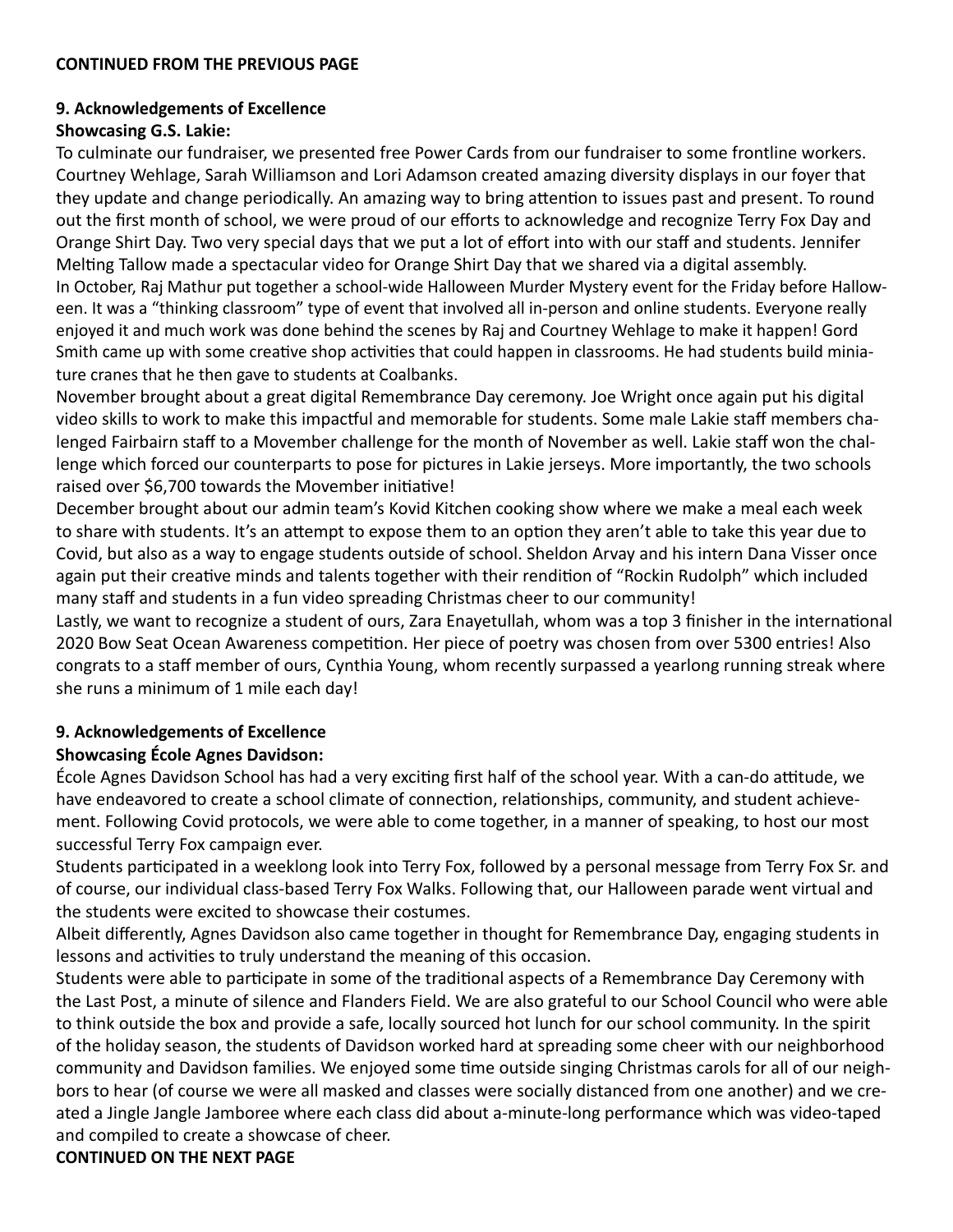## **9. Acknowledgements of Excellence**

## **Showcasing École Agnes Davidson:**

Hopefully this led to an afternoon on the couch at home with a bowl of popcorn enjoying the festivities of the season. Starting back up in January was done through at-home, on-line learning. It was amazing to see the teachers come together to create wonderful lessons which truly engaged our students in their learning. Through a collaborative approach, high-caliber, full curriculum was offered to our student population. Our intent over the next few months is to continue to build on our school community relationships in a Covid friendly fashion while delivery high academics in an inclusive format. The year is faced with challenges, but we are facing them with a can-do attitude.

## **10. Donations and Support**

Lethbridge School Division is fortunate to be in a community that strongly supports programs and services for students. The Division is appreciative of the difference the support makes to the lives of children.

These partnerships and support further the efforts of helping children come to school ready to learn, providing opportunities for engagement, and facilitating student growth and well-being. Listed below are the donations and support received by the Division.

- Nyrose Mckenzie Alexander LLP donated \$5,000 to WCHS in support of the switch to student at-home learning.
- Mr. Blaire Nyrose donated \$1,000 to WCHS in support of the switch to student at-home learning.
- Lethbridge Orthotics donated \$5,000 to WCHS in support of the switch to student at-home learning.
- North Lethbridge Panago partnered with WCHS to provide 22 large pizzas and two-litre beverage combos for students and families.

The Board received the summary as information.

## **11. Town Hall**

Lethbridge School Division is hosting the annual Town Hall Meeting in a virtual format on Tuesday, February 2, 2021 from 6:30–8 p.m.

The purpose of the meeting is to seek feedback to assist the Division and Board of Trustees as they explore Division priorities. The feedback will frame consideration of the 2021-22 Education Plan and budget.

The question that the Trustees are seeking feedback on is as follows:

"In response to COVID-19, changes were made to school organization and instructional delivery. Are there changes that impacted students in a positive way that should continue and be built on?" The Board received the briefing as information.

## **12. Evergreening Plan for Mobile Technology**

In December, the Board passed the following motion:

"That the Board authorize the Technology Department to purchase the necessary laptops and iPads that need replacement in our schools funded through capital reserves, subject to the development of an evergreening plan in consultation with schools."

An evergreening plan was developed by Jesse Sadlowski, Director of Technology, and Mark DeBoer, Finance Director. Meetings were held with elementary, middle, and high school administrators the first week in January for consultation regarding the plan. The plan was agreed to and supported by all levels. Based on the high level of agreement, the technology department moved forward with purchasing the technology within the timeline agreed to by the distributor before cost increases.

The evergreening plan will be presented to trustees by Mark DeBoer and Jesse Sadlowski. These individuals will also be available to respond to any Board questions.

The Board received the report as information.

## **CONTINUED ON THE NEXT PAGE**